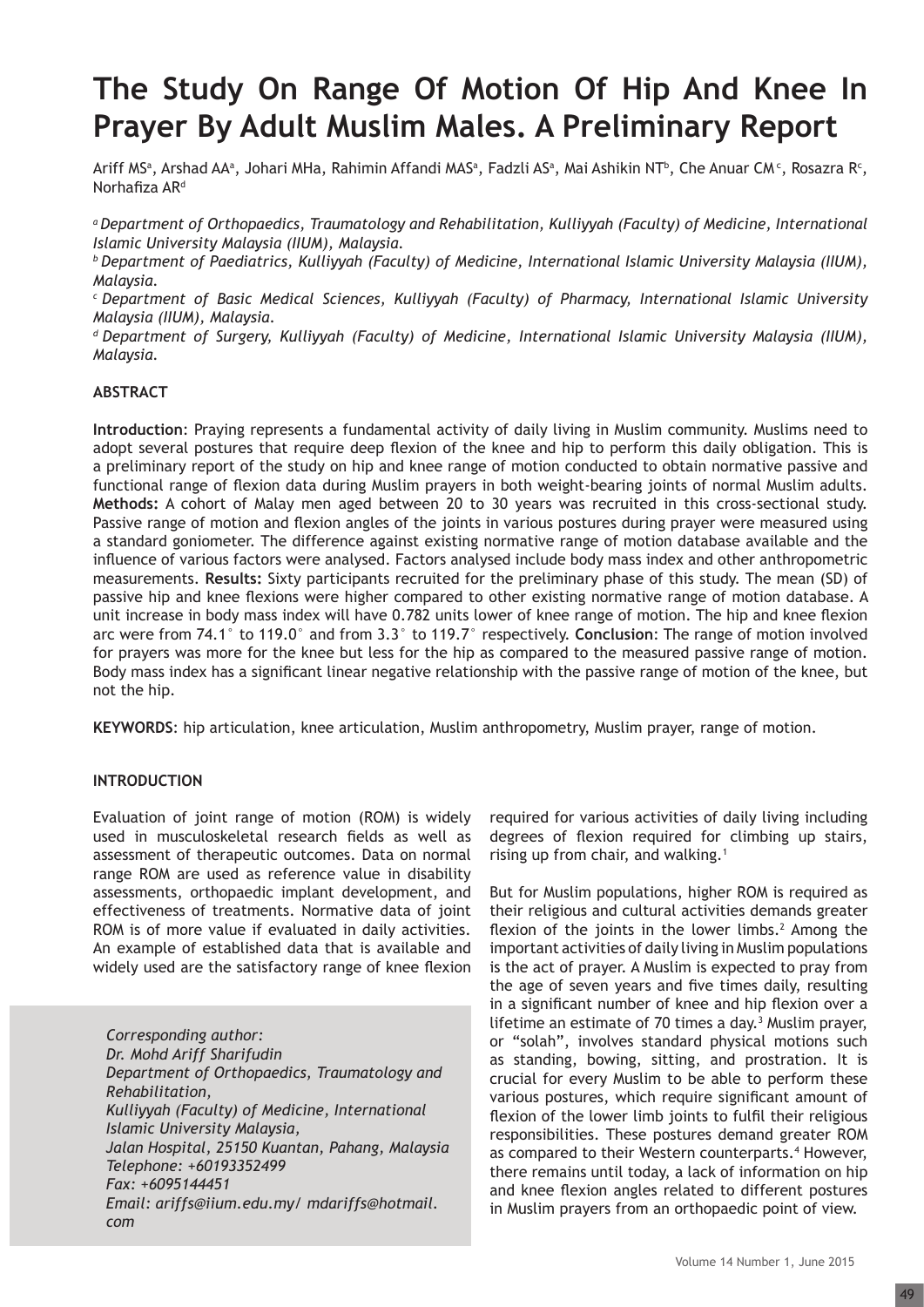This study aims to determine the characteristics of hip and knee flexion during prayer by Muslims in the local population. We would like to determine the normal passive ROM for the hip and knee joints in healthy young Malay Muslim adults, and the flexion angles during different postures of prayer. Furthermore, we would like to determine the correlation between anthropometric measurements and body mass index (BMI) with the differences in hip and knee flexion angles. We hypothesized that the ROM of hip and knee of healthy young Malay Muslim adults in the local population are different compared to existing normative data of other populations.

#### **MATERIALS AND METHODS**

## *Study Design and Sampling*

This research used an observational cross-sectional study design. This design focused on the measurements of hip and knee ROM during prayer by Muslims. The difference between measurements obtained and existing normative ROM database available, and the influence of various factors to the measurements formed the core matter of this study. The reference population comprised of adult Malay Muslims of Malaysian origin. The students and staffs from various faculties of the International Islamic University Malaysia (Kuantan Campus) are the source population recruited in this study. Participants were selected among adult Malaysian Malay males aged between 20 and 30 years with no history of generalized ligamentous laxity, as well as acquired or congenital affections or deformities of the spine, hips or knees. Those with history of previous surgeries of the lower limbs or spine, or any pathological conditions like neurological or systemic that can affect the musculoskeletal system such as knee, hip, ankle or lumbosacral joint pain, stiffness or deformity, were excluded from this study.

# *Research Tools*

Seca © weight and height scales were used to measure participants' weight and height in centimetre (cm) to the nearest 0.1cm. Limb lengths, abdominal and limb circumferences were measured using a flexible measuring tape graduated by 1mm. A standard, transparent goniometer was used to measure the ROM of hip and knee bilaterally according to the goniometry technique suggested by Norkin and White<sup>5</sup> and adhering to a standard protocol. Three examiners (students under the supervision of an orthopaedic surgeon) were designated to measure the three groups of measurements, each for ROM of the hip, knee, or ROM of both joints during prayer. Three readings were taken for each measurement and averages calculated and recorded.

# *Data Collection*

Data collection was commenced after approval by the IIUM Research Ethics Committee (IREC). Demographic data and anthropometric measurements were recorded in a data collection form. Physical examinations were conducted in a designated room to ensure the modesty of participants protected during the course

of assessments. Age was recorded in years. Weight and height were measured twice and recorded in SI unit of kilogram (kg) to the nearest 0.1kg and centimetre (cm) to the nearest 0.1cm, respectively. Participants only wore light clothing during measurement. Shoes were removed during weighing. Heels were placed closed together and participants were asked to look ahead horizontally. Body mass index (BMI) was calculated using the formula weight (in kilogram) divided by height (in meter square). It is categorized according to World Health Organization (WHO) BMI classification; normal (BMI of <24.9), overweight (BMI of between 25.0 and 29.9), and obese (BMI of >30.0). True length of both lower limbs was measured from the anterior superior iliac spine (ASIS) till the medial malleolus once confirming both limbs were positioned with a squared pelvis. Abdominal circumference was measured at the level of umbilicus. Limb circumference was measured separately for the thigh and calf of both limbs. Measurements were done at the level of 10cm from the medial joint line to the thigh and calf respectively. All measurements of length were recorded in SI unit of cm to the nearest 0.1cm.

## *Range of Motion Measurement Protocol*

As the focus of this research was to study the hip and knee flexion during prayer by Muslims, measurements were limited to the recording of passive flexion in the hip and knee joint (Figure 1), and ROM of both joints during postures of prayer. These postures include bowing, prostration and sitting. Prior to commencing the prayer movements, markers were placed on anatomical landmarks as reference points to facilitate goniometer placement and flexion angle measurement; tip of lateral malleolus, fibula head, lateral condyle of femur, greater trochanter of femur, and a point over iliac crest that crosses the lateral midline of pelvis. Measurements were recorded during three postures in prayer; bowing (*ruku'*), prostration (*sujud*), and sitting (*jalsah*). Similar technique of goniometer placement and recording of measurement during passive ROM assessment were used to record both joint flexion angles during prayer movements. As the study focused on flexion angles during prayer movements, both joints position during standing were taken as 0°.

# a. Bowing (*Ruku'*)

Participants were asked to perform their normal postures of bowing by partial forward flexion of the spine and hips while keeping both knees straight or hyperextended. Both hand were placed on the knees. The flexion angles of the hips and knees were measured at the end of this movement (Figure 2).

#### b. Prostration (*Sujud*)

Prostration was achieved by kneeling on the praying mat then placing the forehead and part of the nose on the mat. Both hands were placed on the mat, horizontally parallel with the head. Measurements were also recorded at the end of this movement (Figure 3).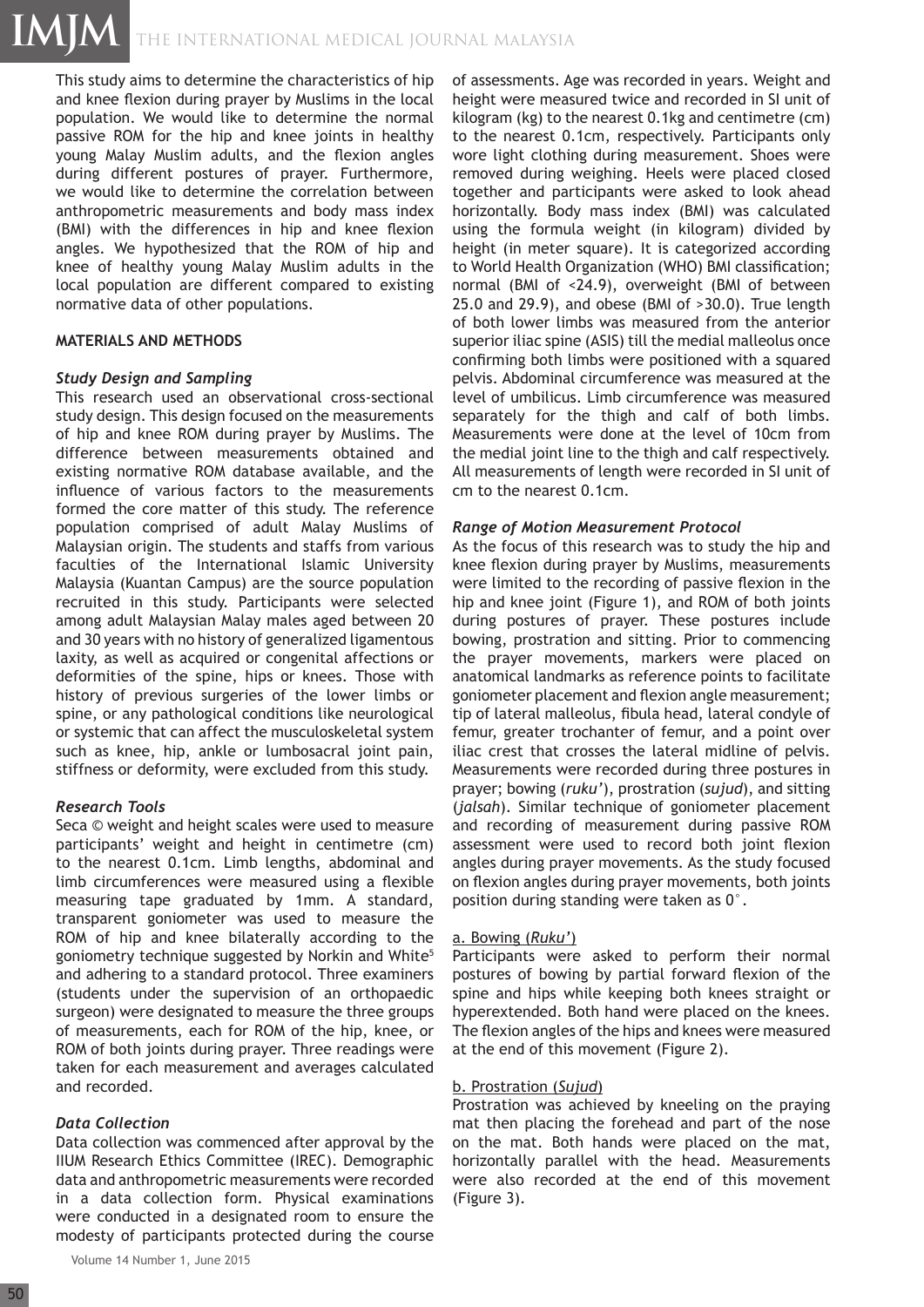## c. Sitting (*Jalsah*)

Subjects sat on the prayer mat, supported by fully flexed knees and flexed hips in an upright torso. The flexion angles of the hips and knees were measured and recorded at the end of this posture (Figure 4).

#### **Statistical Analysis**

All the data entry and analysis were performed using will be done using the Social Science and Statistical Packaged (SPSS) version 22. Numerical data were

expressed using mean (SD). Categorical data were expressed using numbers and percentages. Descriptive analysis for mean, standard deviation (SD), range, and percentage was used to analyze the age, height, weight, BMI, dominant side, limb length, abdominal and limb circumferences. Similar descriptive analysis was used for the passive and prayer ROM assessment. Simple linear regression and multiple linear regressions were used to analyse the anthropometric factors influencing the ROM of the hip and knee joints.



Figure 1. Passive flexion of the (a) hip and (b) knee measurement.



Figure 2. Bowing posture and measurement of the (a) hip and (b) knee joints at the end of the posture.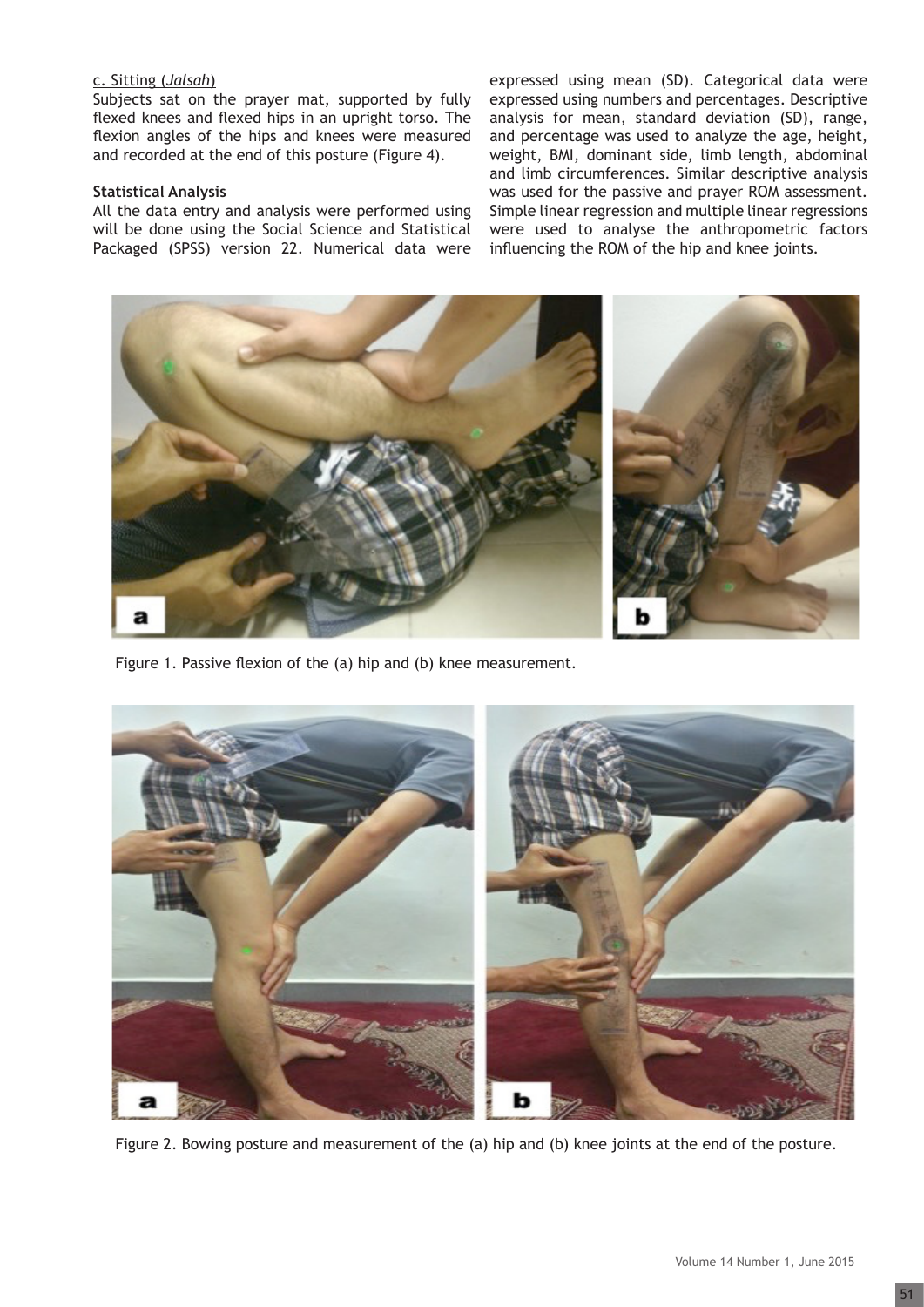

Figure 3. Prostration and measurement of the (a) hip and (b) knee joints at the end of the posture.



Figure 4. Sitting and measurement of the (a) hip and (b) knee joints at the end of the posture.

# **RESULTS**

A total of 60 healthy, young Malay Muslim adults were recruited for the preliminary phase of the study. The demographic characteristics of the participants are shown in Table I. The mean (SD) age of the participants was 22.6 years old. Majority of our participants, 70.0% (n = 42), had normal BMI. 13.3% (n = 8) were

overweight, and a large number of them, 16.7% (n = 10) were categorized as obese based on their BMI. The mean BMI for this group of individuals was 21.5. Majority of them were found to be right-handed (98.3%), while only 1.7% of them were left-handed.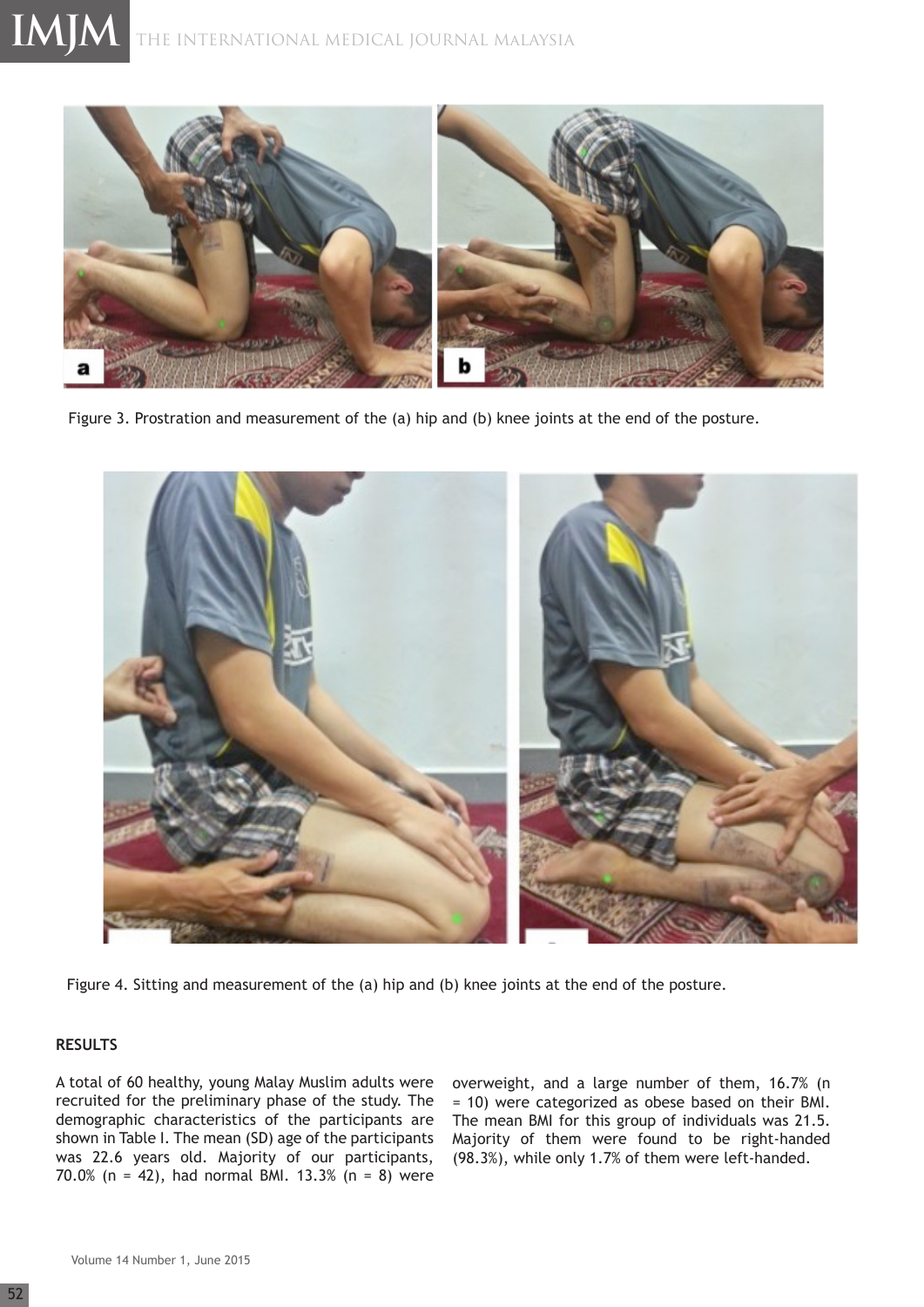| Variable                                          |                                | n(%)                             |                                | Mean (SD)                                          |  |  |
|---------------------------------------------------|--------------------------------|----------------------------------|--------------------------------|----------------------------------------------------|--|--|
| Age                                               |                                | 60 (100)                         |                                | 22.6(1.4)                                          |  |  |
| Body Mass Index (BMI)<br>$<$ 23<br>23-24.9<br>>25 |                                | 42 (70.0)<br>8(13.3)<br>10(16.7) |                                | 21.5(2.9)                                          |  |  |
| Dominant side<br>Left<br>Right                    |                                | 1(1.7)<br>59 (98.3)              |                                |                                                    |  |  |
| True length<br>Left<br>Right                      |                                |                                  |                                | 89.0 (4.7)<br>89.0(4.8)                            |  |  |
| Abdominal circumference                           |                                |                                  |                                | 76.5(8.3)                                          |  |  |
| Thigh circumference<br>Left<br>Right              |                                |                                  | 50.9(5.1)<br>50.5(5.2)         |                                                    |  |  |
| Calf circumference<br>Left<br>Right               |                                |                                  | 31.9(3.2)<br>31.7(3.3)         |                                                    |  |  |
| Range of motion                                   |                                | Minimum                          | Maximum                        | Mean (SD)                                          |  |  |
| Hip                                               |                                |                                  |                                |                                                    |  |  |
| Passive                                           | Left<br>Right                  | 126.7<br>123.3                   | 158.3<br>156.7                 | 141.3(7.0)<br>141.3(7.7)                           |  |  |
| Prayer<br><b>Bowing</b>                           | Left<br>Right                  | 53.3<br>60.0                     | 86.7<br>85.0                   | 74.3(6.6)<br>74.1(6.2)                             |  |  |
| Prostration<br>Sitting                            | Left<br>Right<br>Left<br>Right | 95.0<br>91.7<br>65.0<br>65.0     | 140.0<br>138.3<br>88.3<br>90.0 | 119.0(9.4)<br>118.1(9.1)<br>77.7(5.1)<br>77.3(4.6) |  |  |
| Knee                                              |                                |                                  |                                |                                                    |  |  |
| Passive                                           | Left<br>Right                  | 140.0<br>140.0                   | 160.0<br>161.7                 | 152.2(4.7)<br>152.9(4.7)                           |  |  |
| Prayer<br><b>Bowing</b>                           | Left                           | $-5.0$                           | 13.3                           | 3.3(4.1)                                           |  |  |
| Prostration                                       | Right<br>Left<br>Right         | $-5.0$<br>101.7<br>101.7         | 15.0<br>130.0<br>130.0         | 3.6(4.0)<br>116.7(7.1)<br>115.8(6.4)               |  |  |
| Sitting                                           | Left<br>Right                  | 140.0<br>141.7                   | 165.0<br>165.0                 | 153.3(5.6)<br>153.8(6.0)                           |  |  |

Table I. Descriptive statistics for knee and hip flexion during prayers in normal individuals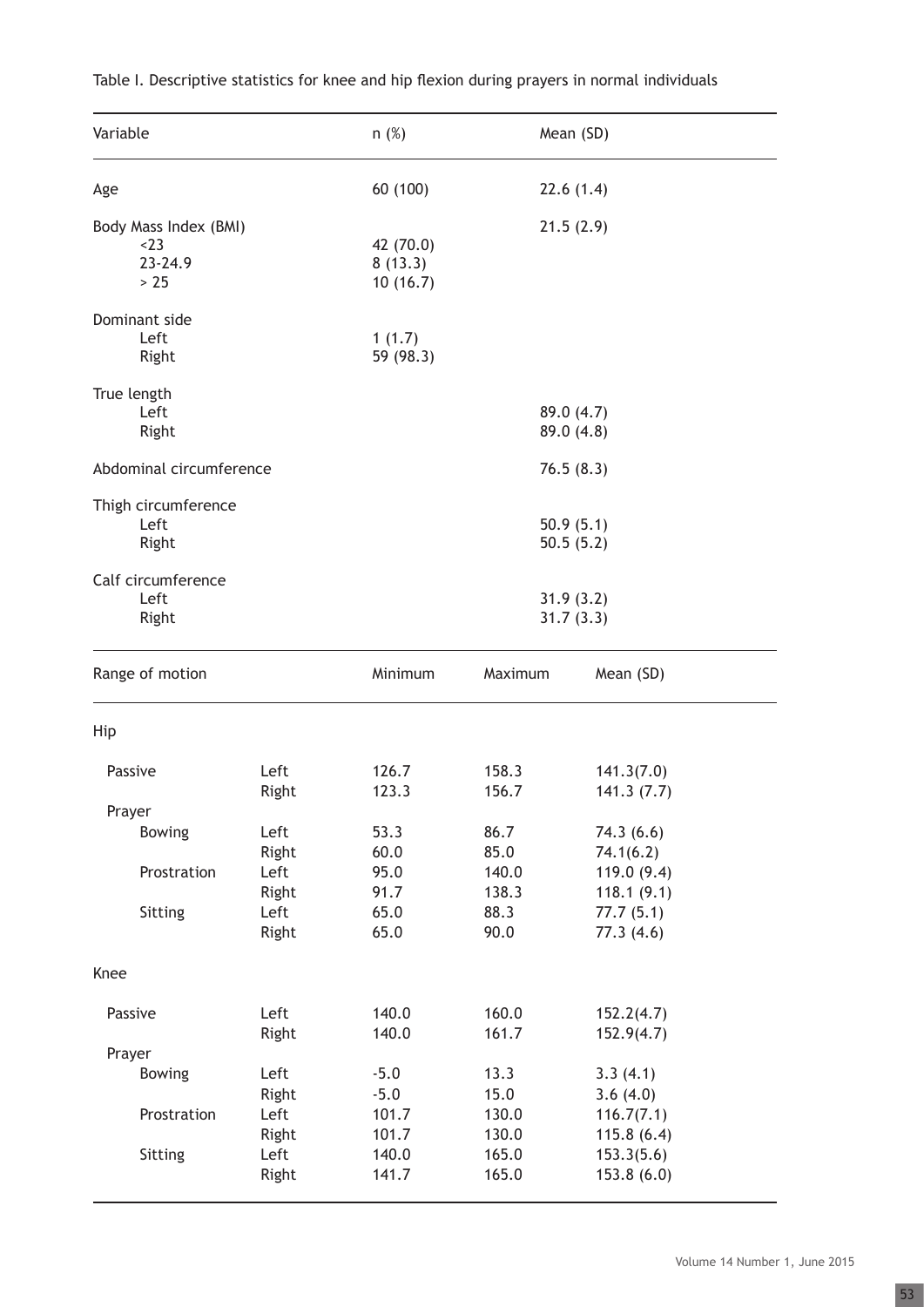True limb length measurement for the right and left lower limbs showed that the mean was 89.0cm with SD 4.8 and 4.7 respectively. The abdominal circumference measurement for our study sample had a mean of 76.5cm. The mean for limb circumference for the thigh and calf of the respective sides was 50.5cm for the right thigh, 50.9cm for the left thigh, 31.7cm for the right calf, and 31.9cm for the left calf.

There was a significant difference between the means of the left and right thigh circumference, while there was no significant difference for the calf circumference (Table II). The mean circumference between the left and right thigh was significantly different ( $p = 0.002$ ). It was observed that the mean left thigh difference was lower compared to mean right thigh circumference. There was 95% confidence that the mean difference of thigh circumference between left and right will be between 0.16 and 0.67. The mean difference between left and right calf circumference was not statistically significant (p = 0.056, 95% CI 0.00, 0.37). Confidence interval does not include the null value of 0.

**Table II.** Mean difference between left and right calf and thigh circumferences, and left and right prayer ROM for the hip and knee joints.

| <b>Variables</b>    | Left mean<br>(SD) | <b>Right mean</b><br>(SD) | <b>Mean Difference</b><br>(95% CI) | t-statistics (df) | p value <sup>a</sup> |
|---------------------|-------------------|---------------------------|------------------------------------|-------------------|----------------------|
| Calf circumference  | 31.9(3.2)         | 31.7(3.3)                 | $0.2$ (0.00, 0.37)                 | 1.949(59)         | 0.056                |
| Thigh circumference | 50.9(5.1)         | 50.5(5.2)                 | $-0.4$ (0.16, 0.67)                | 3.270(59)         | 0.002                |
| ROM hip             | 141.3(7.0)        | 141.3(7.7)                | $-0.1$ $(-1.42, 1.31)$             | $-0.082(59)$      | 0.935                |
| ROM knee            | 152.2(4.7)        | 152.9(4.7)                | $-0.7$ $(-1.62, 0.18)$             | $-1.609(59)$      | 0.113                |

*a Paired t-test*

The mean, maximum and minimum ROM for passive and during the prayers are presented in Table III, which are given in degrees. The mean passive flexions of both right and left hips were 141.3°. However, the mean passive flexion for the left knee was slightly less (152.2°) than the contralateral knee (152.9°).

For the hip joint, the mean ROM involved for prayers were from 74.3° (left hip) and 74.1° (right hip) while bowing to 119.0° (left hip) and 118.1° (right hip) while prostration. The mean ROM involved in the knee joint during prayers were from 3.3° (left knee) and 3.6° (right knee) while bowing, to 153.3° (left knee) and 153.8° (right knee) while sitting. Thus, the maximum flexion was achieved while prostration in the hip, and while sitting in the knee joint.

In this study, there was not any significant difference between hip and knee passive ROM between the left and right side ( $p = 0.935$  and  $p = 0.113$ , respectively)

(Table II). The difference between the mean of passive ROM and the prayer position recording the mean maximum flexion for respective joints were calculated (Table III).

The hip joint was in maximum flexion during the prostration posture, which was much lower than the measured passive ROM. The knee joint was noted to have attained maximum flexion during the sitting posture, which was higher compared to the passive knee ROM. The mean ROM between left hip during prostration and normative ROM was significantly different (p < 0.001). It was observed that the ROM of the left hip was lower during prostration and were 95% confident that the mean difference will be between -25.1 and -19.4 (Table III). The mean ROM of left knee during sitting posture was higher compared to the normative ROM. However, the difference between the two was not statistically significant ( $p = 0.098$ ) (Table III).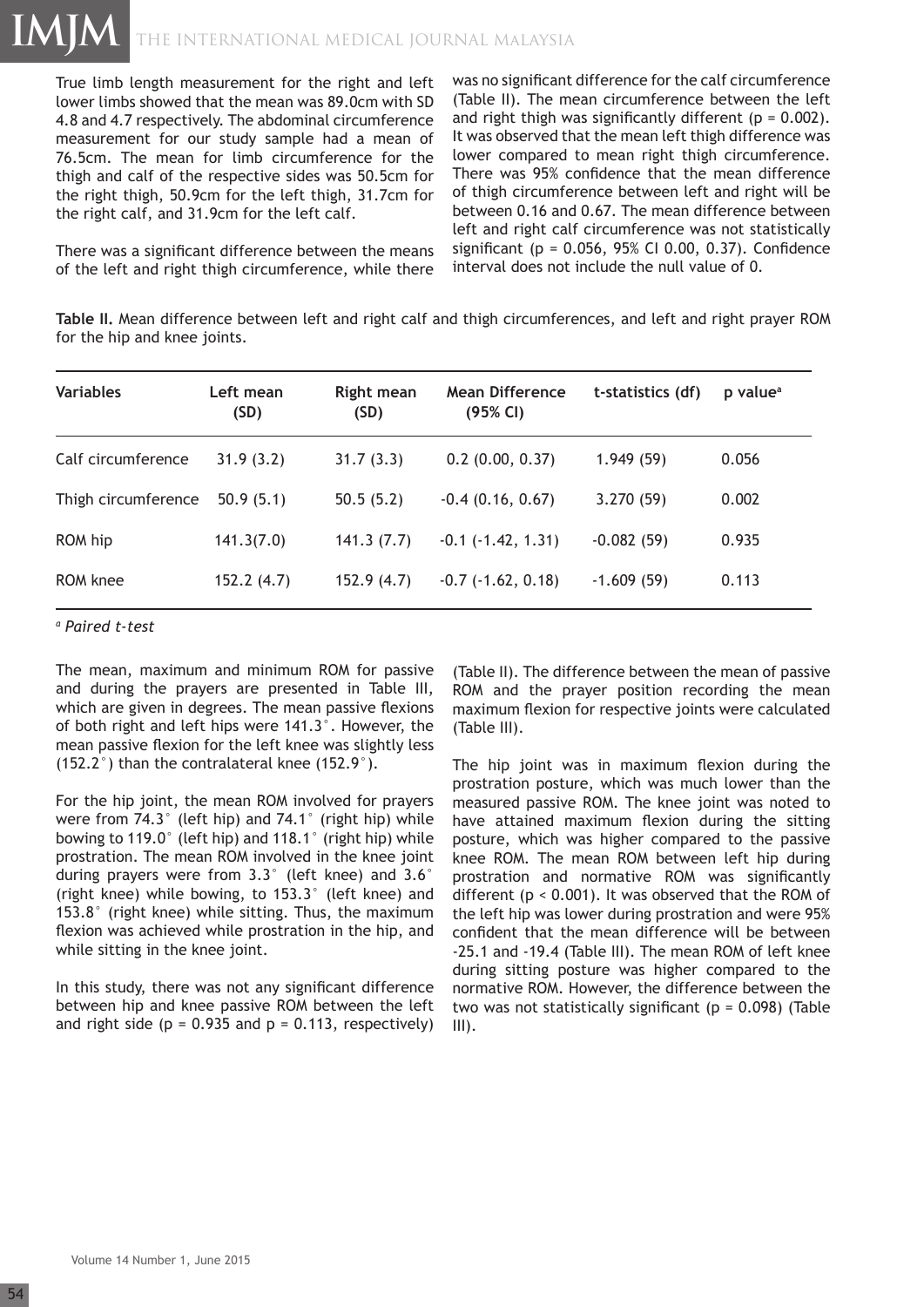| Table III. The comparison between mean of hip ROM during prostration and hip passive movement, and between |  |
|------------------------------------------------------------------------------------------------------------|--|
| mean of knee ROM during sitting and knee passive movement.                                                 |  |

| <b>Variables</b> |       | <b>Prayer ROM</b><br>mean (SD) | <b>Passive ROM</b><br>mean (SD) | Mean difference<br>(95% CI) | t-statistics<br>(df) | p valuea |
|------------------|-------|--------------------------------|---------------------------------|-----------------------------|----------------------|----------|
| Hip ROM          | Left  | 119.0(9.4)                     | 141.3(7.0)                      | $-22.3$ $(-25.1, -19.4)$    | $-15.585(59)$        | < 0.001  |
|                  | Right | 118.1(9.1)                     | 141.3(7.7)                      | $-23.2$ $(-26.3, -20.2)$    | $-15.223(59)$        | < 0.001  |
| Knee ROM         | Left  | 153.3(5.6)                     | 152.2(4.7)                      | $1.1 (-0.20, 2.31)$         | 1.682(59)            | 0.098    |
|                  | Right | 153.8(6.0)                     | 152.9(4.7)                      | $0.8$ ( $-0.50$ , 2.16)     | 1.254(59)            | 0.215    |

*a Paired t-test*

Associated factor analysis for the influence of ROM was performed using simple and multiple linear progression models. Age did not have any significant influence on the ROM studied for both the hip and the knee joints (p-value of 0.426 and 0.728, respectively) (Table IV). However, the other factors had significant influence on the knee joints ( $p < 0.05$ ). None of them significantly influence the hip joint ROM in prayers (Table IV). The results from multiple linear regression analysis show that there is a significant linear negative relationship between BMI and ROM of knee. Those with 1 unit increase in BMI will have 0.782 units lower ROM of knee (adjusted b = -0.782, 95% CI -1.154, -0.409, p<0.05) (Table IV).

| Table IV. Associated factors of ROM of the hip and knee joints during Muslim prayer. |
|--------------------------------------------------------------------------------------|
|--------------------------------------------------------------------------------------|

| <b>Variables</b>           | <b>Simple Linear Regression</b>            |          |         |                                | <b>Multiple Regression</b> |         |  |
|----------------------------|--------------------------------------------|----------|---------|--------------------------------|----------------------------|---------|--|
|                            | $b^a$ (95% CI)                             | t-stat   | p value | $b^{b}$ (95% CI)               | t-stat                     | p value |  |
| Hip                        |                                            |          |         |                                |                            |         |  |
| Age                        | $-0.666$<br>$(-2.326, 0.995)$              | $-0.803$ | 0.426   |                                |                            |         |  |
| <b>BMI</b>                 | 0.298<br>$(-0.481, 1.007)$                 | 0.765    | 0.447   |                                |                            |         |  |
| Abdominal<br>Circumference | 0.091<br>$(-0.189, 0.371)$                 | 0.650    | 0.518   |                                |                            |         |  |
| Thigh<br>Circumference     | 0.090<br>$(-0.367, 0.546)$                 | 0.392    | 0.696   |                                |                            |         |  |
| Calf<br>Circumference      | 0.443<br>$(-0.276, 1.162)$                 | 1.234    | 0.222   |                                |                            |         |  |
| <b>Knee</b>                |                                            |          |         |                                |                            |         |  |
| Age                        | $-0.179$<br>$(-1.085, 0.728)$              | $-0.395$ | 0.728   |                                |                            |         |  |
| <b>BMI</b>                 | $-0.782$<br>$(-1.154, -0.409)$             | $-4.198$ | < 0.05  | $-0.782$<br>$(-1.154, -0.409)$ | $-4.198$                   | < 0.05  |  |
| Abdominal                  | $-0.276$<br>Circumference (-0.411, -0.142) | $-4.116$ | < 0.05  |                                |                            |         |  |
| Thigh                      | $-0.381$<br>Circumference (-0.609, -0.154) | $-3.355$ | < 0.05  |                                |                            |         |  |
| Calf                       | $-0.582$<br>Circumference (-0.947, -0.217) | $-3.192$ | < 0.05  |                                |                            |         |  |

<sup>a</sup> Crude regression coefficient, bAdjusted regression coefficient, R2 = 0.220 Forward multiple linear regression method *applied, Model assumption are fulfilled, There was no need to check for interaction, as only 1 variable was significant in multivariable analysis. No multicollinearity detected*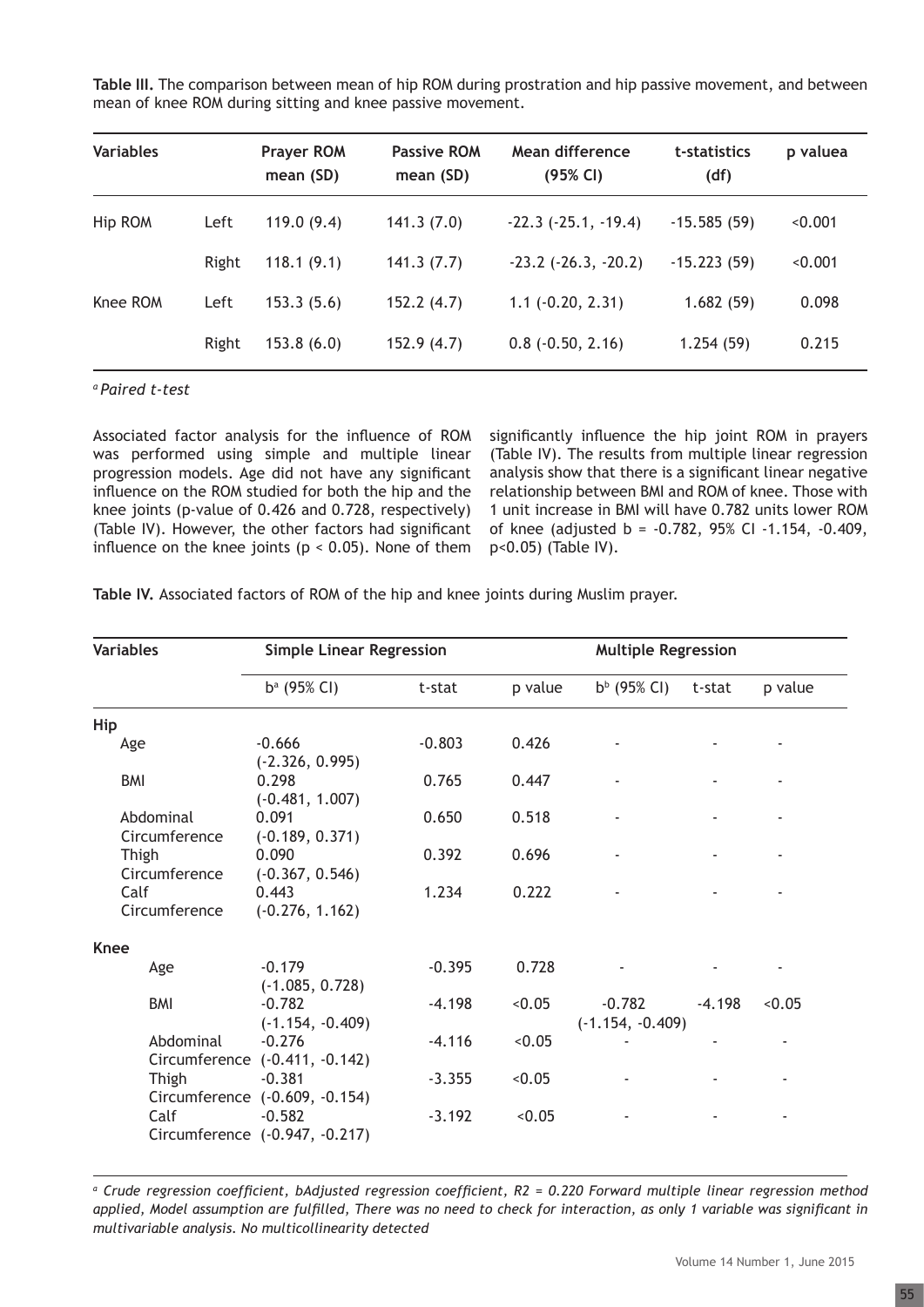THE INTERNATIONAL MEDICAL JOURNAL Malaysia

#### **DISCUSSION**

**IMJM**

Age was reported to influence ROM with general decline in flexibility of joints with advancing age. The ROM fluctuation was notable in the infant and aged persons, and the degrees of variations were joint specific. The mean age of the current cohort was 22.6 years. Other age groups were not included in this study to eliminate the influence of age factors, which could affect ROM. Simple linear regression for variable exploration revealed that age did not have any significant correlation for both hip and knee motions.

A significant difference in thigh circumference was noted. There was no significant difference in the calf circumference. The mean circumference for the left thigh (less dominant side) was higher than the right side. This finding in our current study is not in accordance with the earlier reports. Kearns et al. attributed the discrepancy of measurement between dominant and non-dominant limb to the preferential use of one limb over another resulting in larger muscle in the dominant limb.11 In another study, calf circumference was reported to be marginally significant higher (p=0.039) in the dominant leg of middle-aged individuals in Canada.12 However, in a study of 59 healthy children aged between 8 and 10 years reported no difference in calf circumference between dominant and nondominant lower extremity.13 Furthermore, Moseley et al. reported that though variations between the dominant and non-dominant leg do occurs, they were not clinically or functionally significant.<sup>14</sup>

There was no significant difference of ROM between the right and left limbs observed in this study. Macedo and Magee reported smaller ROM in the joints of the dominant upper and lower limbs, but the differences were small and not clinically significant. Hence, the authors advocated the use of the contralateral joints as indicator of normal ROM.15 Our findings of no significant difference in ROM between the dominant and non-dominant lower limb was also in agreement with other previous studies.<sup>16,17</sup>

The mean BMI for the participants in this study was 21.5. This is lower than the overall mean BMI of Malaysian adults as reported in a National Nutritional assessment conducted in 2002.18 A rational explanation for this difference is participants of this study comprised of only young Malays with narrow age limit. The current study demonstrates a negative correlation between BMI and passive ROM measured for the knee joint. However, this correlation was not observed for the ROM of the hip joint. In an analysis of data from San Antonio longitudinal study of aging in 687 subjects (aged between 65 and 79 years) Escalante et al. concluded that increasing BMI reduced flexion range in the hip and knee significantly.<sup>19</sup> Similar conclusion was made in previous studies on correlation between BMI and ROM of lumbar and hip joints.<sup>20,21</sup> Other normative ROM studies did not analyze the effect of BMI.<sup>6,9,16,22</sup>

Many nutritional and anthropometric studies have extensively analyzed the clinical significance of lower limb circumference. However, there is still lack of adequate evidence on the importance of the relationship between ROM of joints of lower limb and limb circumference. This is reflected by the limited published data in the literature on the subject matter. In a study conducted in Canada, Zelle et al. concluded that thigh and calf circumference affects the flexion angle of knee joint, which is influenced by the thighcalf contact.<sup>23</sup> Gajdosik and Bohannon in their review have addressed the limitation of goniometer as compared to radiographic analysis in measuring ROM, which include the presence of excessive muscle bulk. However, this limitation is still accepted clinically.<sup>24</sup> In our preliminary data, a comparison of the calf circumference showed no significant difference.

However, a significant difference of thigh circumference between the left and right limb was. After controlling all significant and biologically plausible variables by using simple and multiple linear regression analyses, the thigh and calf circumference did not show any significant influence on the passive ROM of both hip and knee joints. Similar findings were observed when analysing the influence of abdominal circumference on the passive ROM of hip and knee joints. Our literature search did not show any previous studies with regard to the influence of abdominal circumference on the ROM of lower limb joints.

The mean of passive ROM obtained in this study was 141.3° for both left and right hip joints. As for the knee joints, the mean of passive ROM obtained was 152.2° and 152.9° for left and right side, respectively. Higher passive ROM for both hip and knee joints were observed compared to some existing Western normative data 6,16 and to a Japanese normative data.25 The obtained values for ROM of knee joint in the current study were also higher compared to the average knee joint ROM measured in school going boys of Amritsar, Punjab, in which the average knee joint ROM was 142°.<sup>26</sup> When compared with the reference range of hip and knee ROM provided by the American Academy of Orthopaedic Surgeons (AAOS), our results varied more by 21° for the hip joint, and 17° for the knee joint.<sup>5</sup>

The passive ROM values of subjects aged between 25 and 74 years old by Roach and Miles9 was less by 20° for both hip and knee joints compared to the current study. Our results were similar for the hip, but varied more for the knee joint by 19° when compared to a normative study on Iranians.<sup>27</sup> In another study on 50 Saudi Arabian men of 30 to 40 years of age, the results were similar for the knee joint but were lesser by 11° for the hip joint.<sup>16</sup> Thus, the values observed based on our preliminary data showed differences of 10° to 20° compared to other existing normative ROM studies. This difference can be attributed to the various methodologies employed for joint ROM measurement. Nevertheless, this cannot dismiss the role of cultural and geographical influence on ROM of the hip and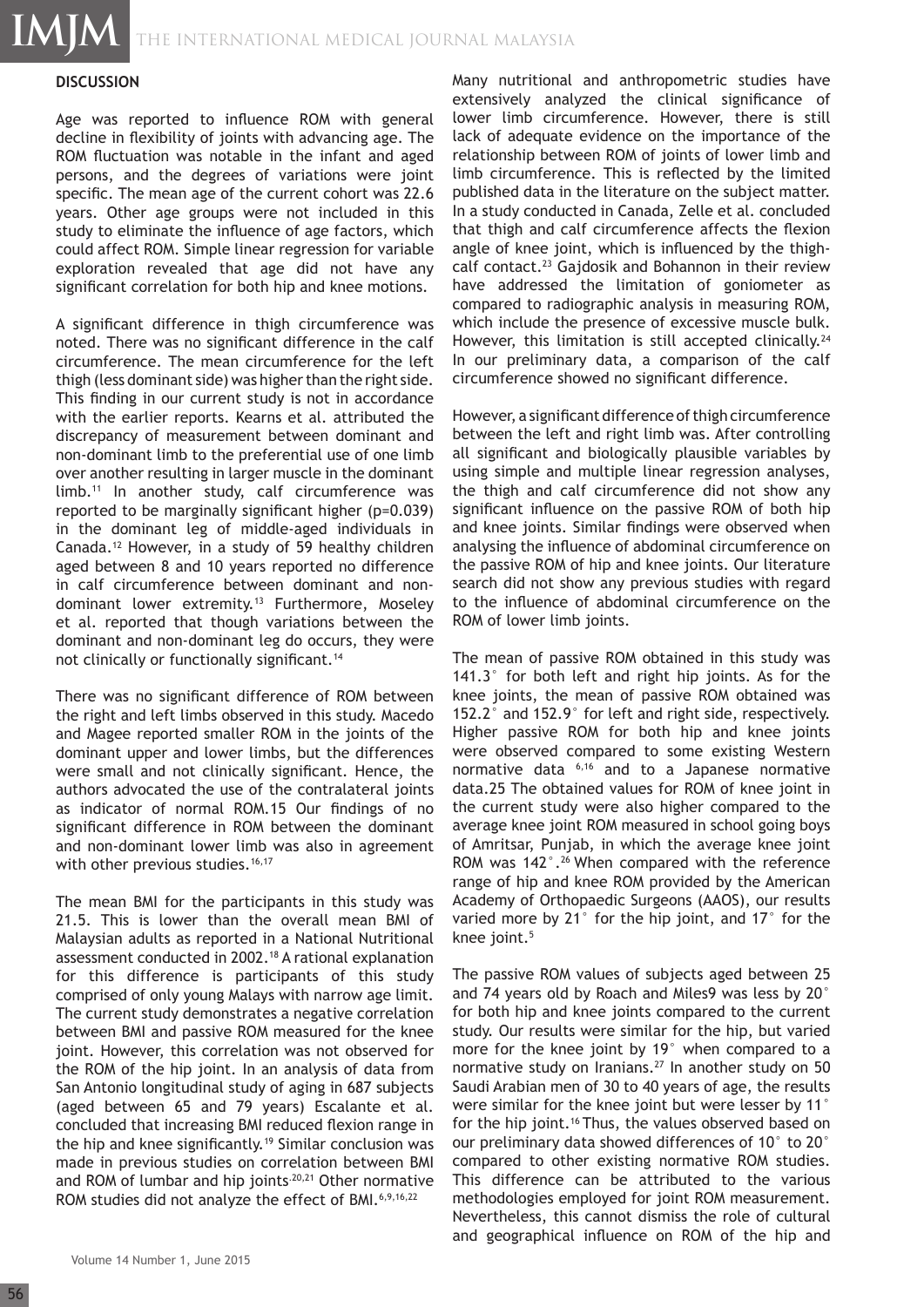knee joints. Formulating ROM normative data for local population reference is imperative and essential.

Apart from evaluating the normal passive ROM of hip and knee joint of participants, this study was conducted to determine the characteristics of hip and knee joint functional flexion in male Malay young adults while praying. The inclusion and exclusion criteria limited age bias, and removed race and gender bias as well. The measurement bias was reduced by strictly adhering to a standard protocol by a single examiner for each measurement performed. With these precautions, a more accurate and reliable results hoped to be obtained. As the participants perform prayer postures, the hip and knee move into varying degree of flexion. The postures adopted in sequence; standing, bowing, prostration, then sitting. The standing posture was taken as the starting or neutral position with 0° of flexion for both joints. From our observation, maximum flexion occurred during prostration for the hip, and during sitting for the knee. During bowing, the flexion angle was the smallest for both joints, especially the knee joint. The minimum and maximum hip joint flexion angle range was from 53° to 140° with the means degree of 74.1° to 119.0°. The range obtained was much smaller compared to the measured passive ROM (Table III).

The arc of movement for the knee joint was from -5° to 165° with the mean of 3.3° to 153.8°. The result of a radiographic study of deep knee flexion in prayer positions of five healthy Saudi Arabian men identified flexion angles between 150° and 165° with the mean degree of  $157.3^{\circ}$ ,<sup>2</sup> comparable to the values recorded in the current study. However, the knee flexion during the sitting posture is not comparable to the passive ROM obtained in this study and the sitting posture in the study done in Sapporo, Japan.<sup>28</sup> This implies that the available normative data on passive knee flexion does not represent the functional high knee flexion attained during prayers.

This discrepancy would be best explained by comparing the full flexion of the knee achieved during sitting posture in prayer and full flexion in passive ROM of the knee joint. Passive range of motion is measured only in sagittal plane, while sitting posture in prayer involves other motions such as rotation of the knee, as well as synchronization of other joints, particularly the ankle joint. This will align the calf and the thigh in such a way that they are less obstructed by the muscle bulk, thus producing a higher angle of flexion. This complex movement was demonstrated in previous kinematics studies.29,30 With reference to the kinematic studies, it is implied if revision of arthroplasty implants could offer lesser ROM but nearing to the exact normative flexion, a patient might still able to attain the sitting posture with certain degree of self-adjustment to the hip and ankle joints.

#### **Limitations**

In this preliminary report, the age of the participants was limited with the intention to reduce aged biased data. However, this selection of cohort does not represent the older individuals, the expected candidates of arthroplasty surgery. The data obtained was not aimed to extrapolate to older subjects but to serve as a normative, local adult database and preliminary data on flexion during prayers. In order to make the correlation of studied variables more considerable, we decided to remove gender bias to further reduce confounding factors. On the other hand, valuable data from the fairer gender is lacking to generate a comprehensive normative database. Keeping in mind that this report is just to present preliminary data from a study with a larger sample size, gender factor will definitely be included.

As stated by Rothstein et al., the reliability of goniometry is at par with more expensive devices. $31$ The evaluation of ROM was strictly according to the standard technique of measurements as suggested in a review on the goniometry validity and reliability.<sup>24</sup> A standardized procedure is a helpful leverage for the examiner's relative inexperience by which errors can be at least minimized if is not prevented. Although above steps are taken to ensure reliability, the same concurrence cannot be ensured to validity. Incorrect alignment of goniometer, and misidentification of landmarks are among the sources of error in measurement.32 As their study was concerning the elbow motion, the chances of the errors to occur are higher in the lower limbs. This might be the explanation for differences of the reading when comparison is being made. Measuring passive movements are also more prone to reliability error, $24$  but we allocated one dedicated assistant for each examiner to assist in joint stabilization for measurements in passive movements.

Research in this subject will provide a reference on the flexion of knee and hip joints that is required for a Muslim to perform the daily prayers. Data obtained can be used as foundation for researches in designing and developing 'ibadah-friendly' (compatible to the needs of Muslims to perform their religious obligations) orthopaedic devices, particularly in arthroplasty, as well as standard therapeutic and rehabilitative goals. An ideal arthroplasty implant for Muslims should be able to alleviate pain as well as providing necessary range of motion for prayers. This will definitely have an enhanced impact in Muslim communities. Defining the range of motion of knee and hip during prayers will satisfy the basic demands of Muslim patients undergoing arthroplasty surgery. Based on this study, the current available joint replacement device needs the range required to conduct Muslim prayers adequately for the hip joint. However, the available knee implant device does not yet allow Muslim individuals to satisfy their daily act of prayer.

#### **CONCLUSION**

This report represents the preliminary data of a larger study with larger sample size and inclusion of both genders. However, a wider range of age groups is necessary in order to understand the range of flexion in